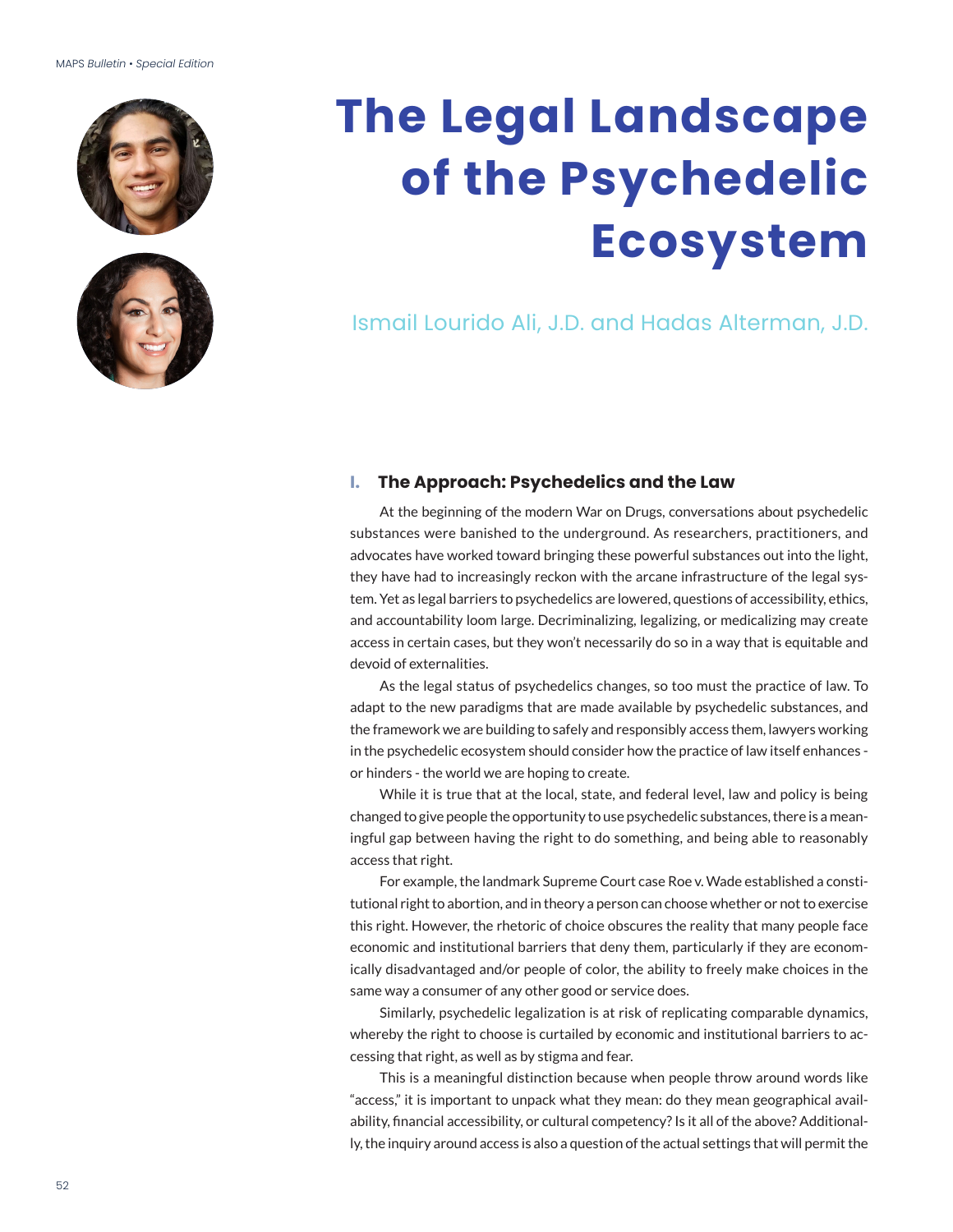use of psychedelics. For example, a law that establishes affordable psychedelic-assisted therapy, but does not allow for use outside of the medical paradigm, effectively prohibits access to psychedelics for people who do not have medically cognizable mental health conditions, but wish to use psychedelics for other purposes, like spiritual growth.

Lawyers, whose role is ostensibly to serve the needs of people, companies, and communities seeking to protect and utilize their rights, have a significant role to play - and a new generation of legal professionals are stepping up to think about the complexities of it all.

# **II. The Landscape: The Legal Status of Psychedelics Today**

There are a number of sources of information about the legal status of psychedelics, which is changing rapidly in some places (and not at all in others). At this time, the two most active conversations occurring at the federal level are based in the paradigms of religious use and of medicalization.

The U.S. Constitution guarantees the right to religious freedom in no uncertain terms, yet accessing that right with respect to use of psychedelics is a different and complex story. The Religious Freedom Restoration Act (RFRA), the subsequent cases of the last fifteen years (especially Gonzales v. O centro Espirita Beneficente Uniao do Vegetal in the US Supreme

Court, and Church of the Holy Light of the Queen vs. Mukasey in the Ninth Circuit), and DEA's current policies have created a paradigm in which spiritual practitioners seeking clarity about their congregations don't have a clear path toward such protection.

Today, movement is happening on a number of fronts. There are several emerging religious and spiritual communities that have roots in shamanism and animistic Indigenous practices, but are practiced in the U.S. There are multiple ongoing cases, from litigation against

the Drug Enforcement Agency due to its speed of response (hint - it's a slow-moving agency) and efforts to assert religious rights against Customs and Border Patrol.

At the same time, the process to medicalize psychedelics through the FDA continues. For more information about where MAPS is with its clinical trials, read the update in this *Bulletin*. A number of new, mostly for-profit companies have emerged, meaning that there is more money in the space than ever before. In the last few months, the topic of how to navigate com-

Inspired by Oregon, advocates and legislators from Hawaii to Florida, and a number of states in between, are moving forward to shift psychedelic policy.

plex questions of intellectual property and patents has come up; this *Bulletin* has a deeper dive into that topic too. Many - including MAPS - often cite the possibility of insurance coverage as a reason to continue ensuring that psychedelics are available through medical systems.

Inspired by Oregon, advocates and legislators from Hawaii to Florida, and a number of states in between, are moving forward to shift psychedelic policy. In the last *Bulletin*, the MAPS Policy team wrote about updates to state-level policy in Oregon, observing that while there are requirements to meet in order to become a facilitator, they are not onerous, and will not facilitate a system in which only western medical professionals are able to administer psilocybin. Many have drawn attention to the harms inherent in approaches that would hoard power for professionals who fit into a narrow medical narrative that revolves around profit maximization and elitism. This practice, for which there is historical precedent, robs communities of the traditional practices that are their birthright, and dispossesses healers of their livelihood and life's work.

For example, African-American midwifery practices survived the horrors of slavery, but were nearly eviscerated by the propaganda of an organized group of professionals who didn't want these women cutting into their profit margins. Southern African-American communities had a lineage of respected community midwives, frequently the core health care providers of

> their familial and social networks. With the wave of medical professionalization in the mid-19th century, physicians began to challenge these women, viewing them rival practitioners. The American Medical Association advocated solving "The Midwife Problem" with legal measures designed to dismantle midwifery practice, disproportionately impacting African-American and foreign-born midwives.

> This should serve as a cautionary tale to the psychedelic industry. Like birth, the use of psychedelics can be done safely when supported by the right

care. We all want competent facilitators, appropriate screening, preparation and integration for participants, and safe, quality supply. However, we cannot allow the private sector to convince us or the government that we are not capable of making our own decisions when it comes to our health and our consciousness. This risk is particularly critical to mitigate when the private sector actors are solely animated by their fiduciary duty to shareholders. Lawyers in the psychedelic space are grappling with how to balance critical legal concerns around risk man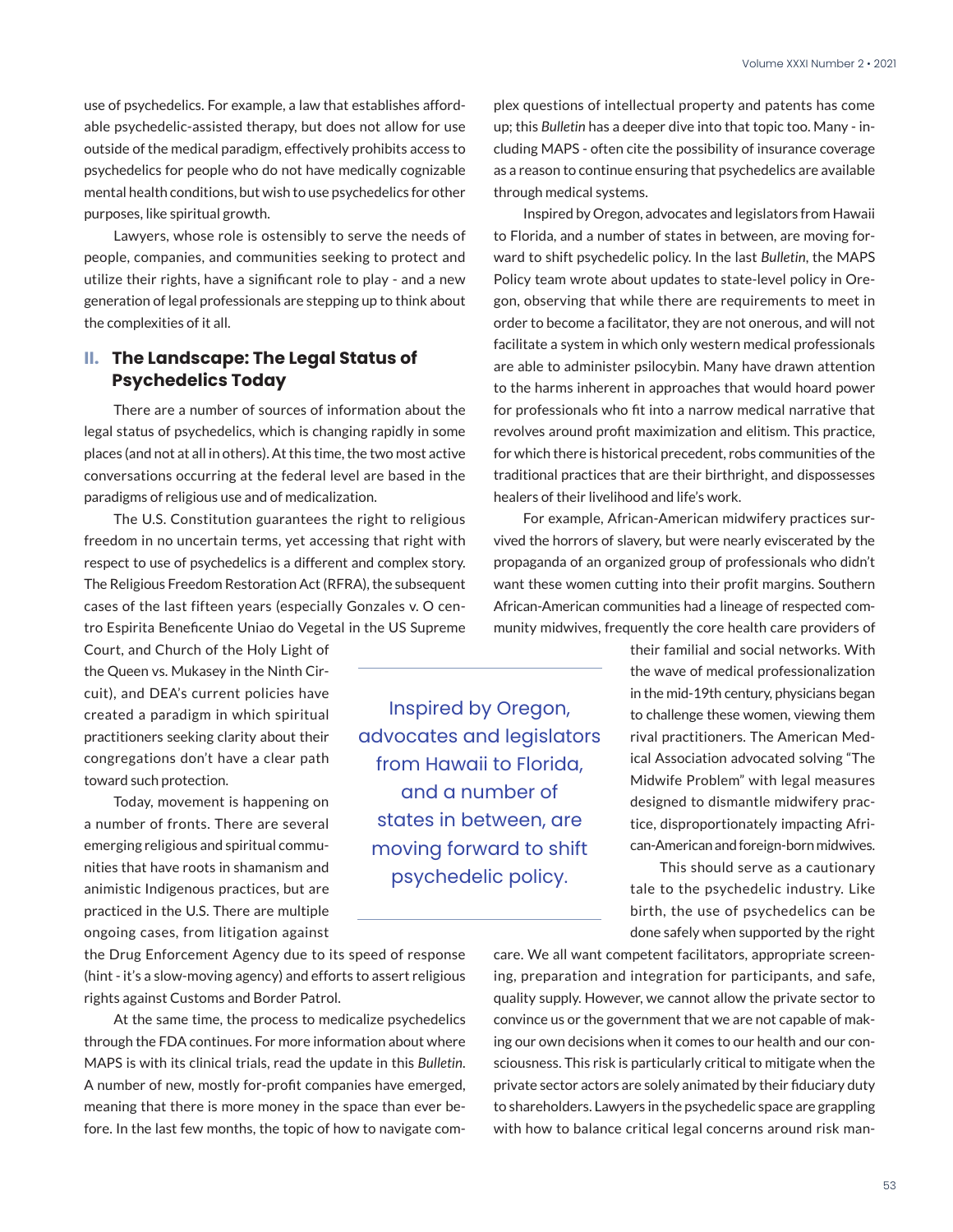agement and liability with the importance of honoring people's desire to access psychedelics in a way that feels meaningful, authentic, and generative at the individual and collective levels.

Today in California, advocates are working to decriminalize multiple psychedelic substances, focusing their efforts on SB519, a bill that would fully decriminalize possession and use, create safe harbor for people non-commercially sharing substances with their friends and community, and expunge the records of people with criminal histories related to psychedelic substances. It also creates a commission that will explore paradigms for future regulated use, from therapeutic to spiritual and beyond. Decriminalizing drugs could slowly but surely change attitudes and the understanding of substances generally, reducing stigma, is a major barrier to effective care and accurate education.

Much has been said about the municipal path to de-prioritize enforcement of psychedelics at the municipal level, as seen by SPORE in Colorado, or Decriminalize Nature in Oakland and Santa Cruz, or Initiative 81 in Washington DC, but these efforts do not legally protect those at highest risk, including and especially formerly incarcerated people, undocumented people, parents, and others. These efforts have nonetheless opened up space for community to form, and that room for discussion is priceless.

Understanding how to safely navigate this multi-layered legal environment is complicated, to say the least!

## **III. The Ecosystem: The Possibility of New Patterns**

Once legal, the contours off the environment that delivers psychedelics and their associated services is upstream of who can and will access them. Given the early stage of this new paradigm, lawyers have a tremendous opportunity to shape it. The law, like psychedelics, is a tool that can be used responsibly or coercively, to help or to harm. Lawyers can enforce and protect the calcified way resources are allocated, or we can create paths to re-route them.

Bringing underground practice into the light brings more complexity, which can increase barriers to entry and thus reduce opportunity for less politically sophisticated or under-funded actors to participate in a system. Yet this visibility also creates opportunities for accountability - something that is sorely needed but usually impossible without any sort of oversight. Part of the value of bringing regulation to any system is a chance to provide people who have been harmed with a formalized pathway to justice and healing.

The prospect of being allowed to seek legal recourse as a means of accountability reminds us that the law relies in part of the coercive power of the state to effectuate its goals. Any move toward regulation must be done with an awareness that the current systems that attempt to create accountability do so through violence and incarceration. So in the same way that organizations trying to create access through medical means ought to also push to make healthcare more accessible, lawyers that create and maintain systems that use such methods to effectuate behavior ought to also fight to make the criminal legal system more just. This can be done by being in solidarity with, and materially and politically supporting, movements to reallocate state funding away from law enforcement and toward wrap-around social services, restorative justice, and community reinvestment for business, culture, and the arts.

The criminal legal system is not the only one that lawyers need to consider. As the field has entered the mainstream, money has started to flow, impacting the incentives of people participating. This money is overwhelmingly coming from philanthropy and venture capital, but lawyers have an opportunity to help balance creation of value with the incentives of the current economic structure. The question is how to move those resources within the system in a way that brings the maximum benefit to as many beneficiaries as possible.

Some of these decisions happen at the root of organizations, in the decisions made about corporate structure and governance. Others happen at the level of strategy about business and growth. Exploring cooperative ownership, financial structures that share prosperity, solidarity economics, re-establishing commons, and the purpose economy theory, could all allow businesses to unlearn the scarcity complex and reimagine relational networks that allow value to be exchanged in more horizontal ways. Perhaps in the longer term we can truly transform existing structures that prioritize shareholders at the expense of all else, and instead create cultural grooves that lead us to novel structures which account for the interests of all stakeholders.

As governments and businesses start to come to terms with the invisible costs of the status quo of scaling and of accountability, so too must lawyers consider and be present to the externalities of their own rationales.Thankfully, people within the legal practice are indeed stepping up to engage with these complicated questions. The authors of this article, though writing in their personal capacities, are both on the founding Board of Directors for the brand-new Psychedelic Bar Association, which intends to create opportunities for attorneys in the space to connect, learn, and grow, with the specific intention of navigating these complicated questions.

The changing social mores regarding drug use and toward economic systems offer opportunities to break out of the paradigms we have all been conditioned to consider normal. Visionary thinkers, like Dr. Carl Hart, offer a different perspective toward drug use and liberty, while Bennet Zelner offers a blueprint for how legal systems can encourage, rather than undermine, community-based containers.